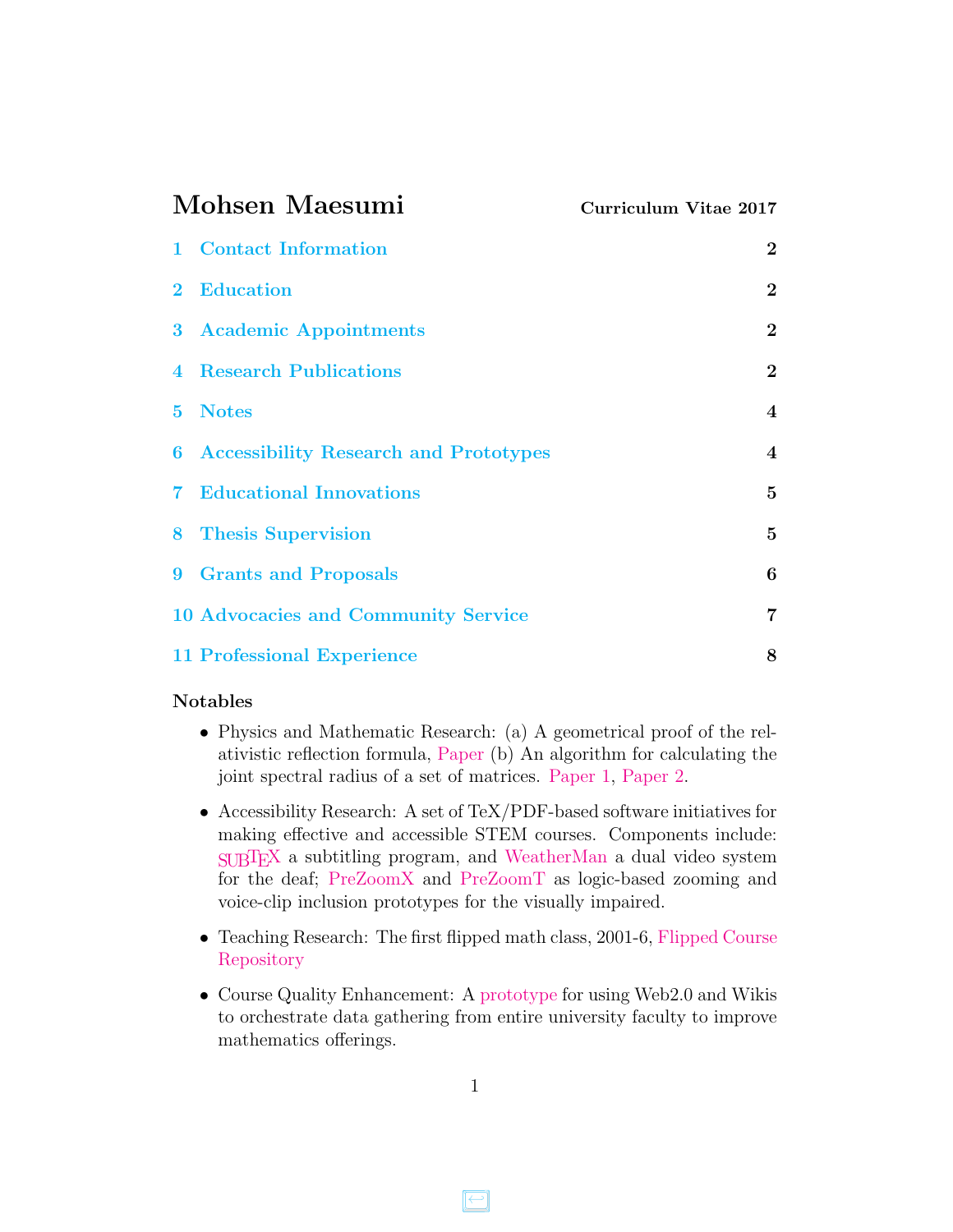## <span id="page-1-0"></span>1 Contact Information

| Mohsen Maesumi                | Office: 409-880-8766 |
|-------------------------------|----------------------|
| Mathematics Department        | FAX: 409-880-8794    |
| Lamar University              | maesumi@gmail.com    |
| Beaumont, TX, 77710-0047, USA | maesumi@lamar.edu    |

## <span id="page-1-1"></span>2 Education

| • New York University, Courant Institute of Mathematical Sciences                                                                                                            |           |
|------------------------------------------------------------------------------------------------------------------------------------------------------------------------------|-----------|
| M. Sc., Ph.D. in Applied Mathematics                                                                                                                                         | 1982-1990 |
| Dissertation: Approximate Scale Breaking Nonlinear Elementary Waves<br>for Two-Phase Incompressible Flow in Porous Layered Media.<br>Advisors: J. Glimm and W. B. Lindquist. |           |
| • Yale University                                                                                                                                                            |           |
| M. Sc., M. Phil. in Physics                                                                                                                                                  | 1980-1982 |
| • Princeton University                                                                                                                                                       |           |

A.B. in Physics 1977-1980

## <span id="page-1-2"></span>3 Academic Appointments

| Associate Professor, Lamar University, Beaumont, TX                        | 1996-present |
|----------------------------------------------------------------------------|--------------|
| Assistant Professor, Lamar University, Beaumont, TX                        | 1991-1995    |
| Visiting Assistant Professor, Tulane University, New Orleans, LA 1989-1991 |              |
| Lecturer, Fairleigh Dickinson University, Madison, NJ                      | 1988-1989    |
| Adjunct Lecturer, Polytechnic University, Brooklyn, NY                     | 1986-1987    |
| Adjunct Lecturer, City University of New York, New York, NY                | 1984-1986    |
| Teaching Assistant, New York University, New York, NY                      | 1982-1984    |
| Teaching Assistant, Yale University, Connecticut, NH                       | 1980-1982    |
|                                                                            |              |

# <span id="page-1-3"></span>4 Research Publications

16. A conic section approach to the relativistic reflection formula, [Paper.](https://arxiv.org/abs/1609.00741)

 $\left[\rightleftarrow\right]$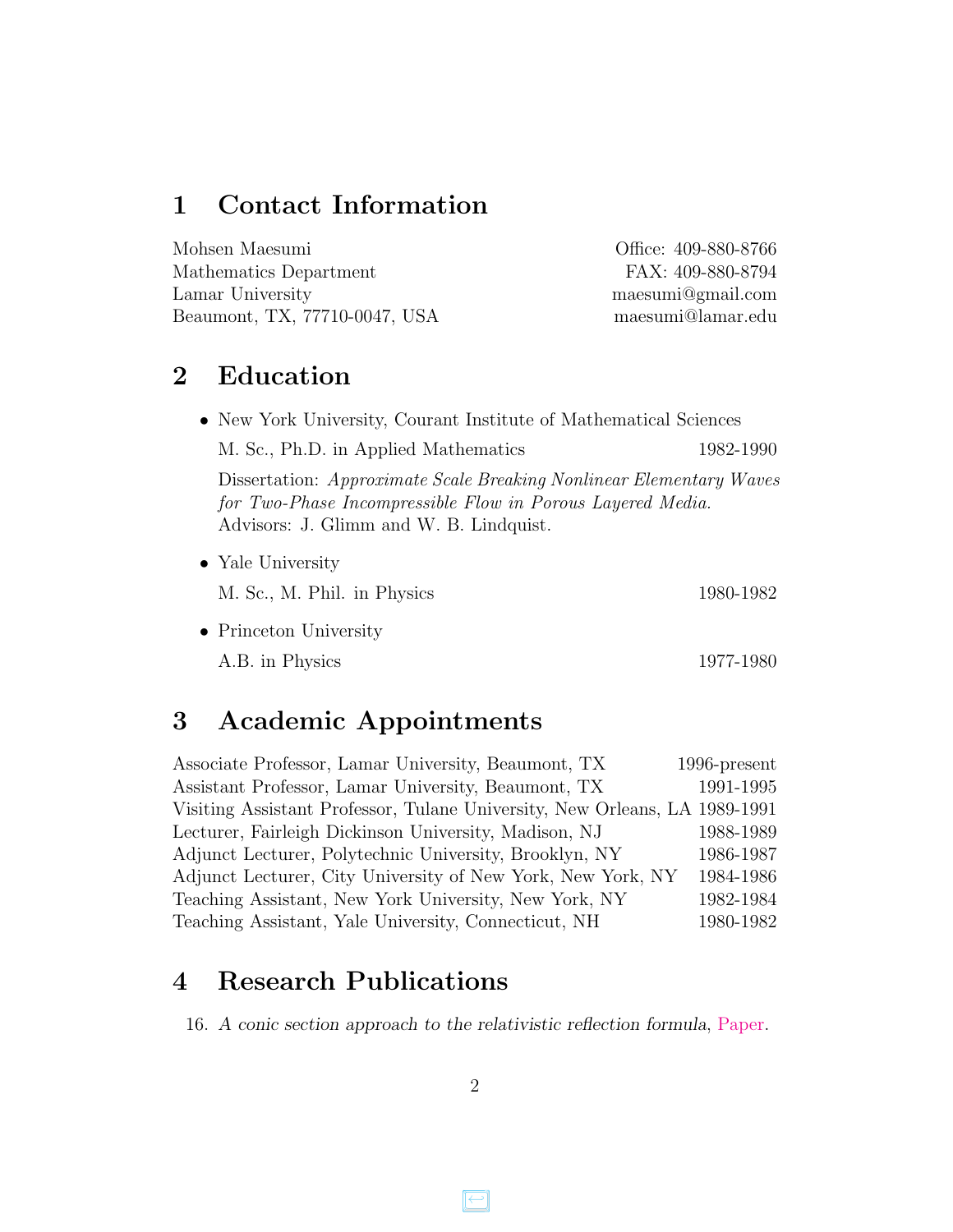- 15. Optimal norms and the computation of joint spectral radius of matrices, Linear Algebra Appl. 428 (2008), No. 10, pp 2324-2338. [Link.](http://www.sciencedirect.com/science/article/pii/S0024379507004521)
- 14. Construction of Optimal Norms for Semi-Groups of Matrices, proceedings of the 44th IEEE Conference on Decision and Control, and the European Control Conference 2005, Seville, Spain, December 12-16, 2006, pp 2013-3018.
- 13. Joint Spectral Radius and Hölder Regularity of Wavelets, in Approximation in Mathematics, Proceedings of AMS regional conference, University of Memphis, Memphis, TN, 1997, Computers and Mathematics with Applications, 40 (2000), no. 1, pp 145-155.
- 12. Calculating the spectral radius of a set of matrices, in Wavelet Analysis and Multiresolution Methods, Proceedings of the Wavelets Analysis Session of AMS, annual central section meeting, UIUC, IL, March 1999, T.-X. He (ed), Lecture Notes in Pure and Applied Math., 212, Marcel Dekker, NY, 2000, pp 252-272.
- 11. Calculating Joint Spectral Radius of Matrices and Hölder Regularity of Wavelets, in Approximation Theory IX, vol 2, Proceedings of the Ninth International Conference on Approximation Theory, C. K. Chui and L. L. Schumaker (eds.), Vanderbilt University Press, Nashville, TN, 1998, pp 205-212.
- 10. On construction of a family of smooth nonseparable prewavelets via infinite products of triangularizable matrices, SIAM J. Matrix Anal. Appl., Vol. 19, No.4, 1998, pp. 1005-1026. [Paper.](http://www.math.lamar.edu/faculty/maesumi/Papers/SIAMwavelet.pdf)
- 9. An efficient lower bound for the generalized spectral radius of a set of matrices, Linear Algebra Appl. 240 (1996), pp. 1-7. [Paper.](http://www.math.lamar.edu/faculty/maesumi/Papers/EfficientJSR.pdf)
- 8. Optimum unit ball for joint spectral radius, an example from fourcoefficient multiresolution analysis, in Approximation Theory VIII, Vol 2: Wavelets and Multilevel Approximation Proceedings of the eighth international conference on approximation theory, C. K. Chui and L. L. Schumaker (eds.), World Scientific Publishing, Singapore, 1995, pp. 267-274. [Paper.](http://www.math.lamar.edu/faculty/maesumi/papers/Optimum.pdf)
- 7. Spectral radius of sets of matrices, in Proc. SPIE 2303, Wavelet Applications in Signal and Image Processing II, 579 (October 11, 1994)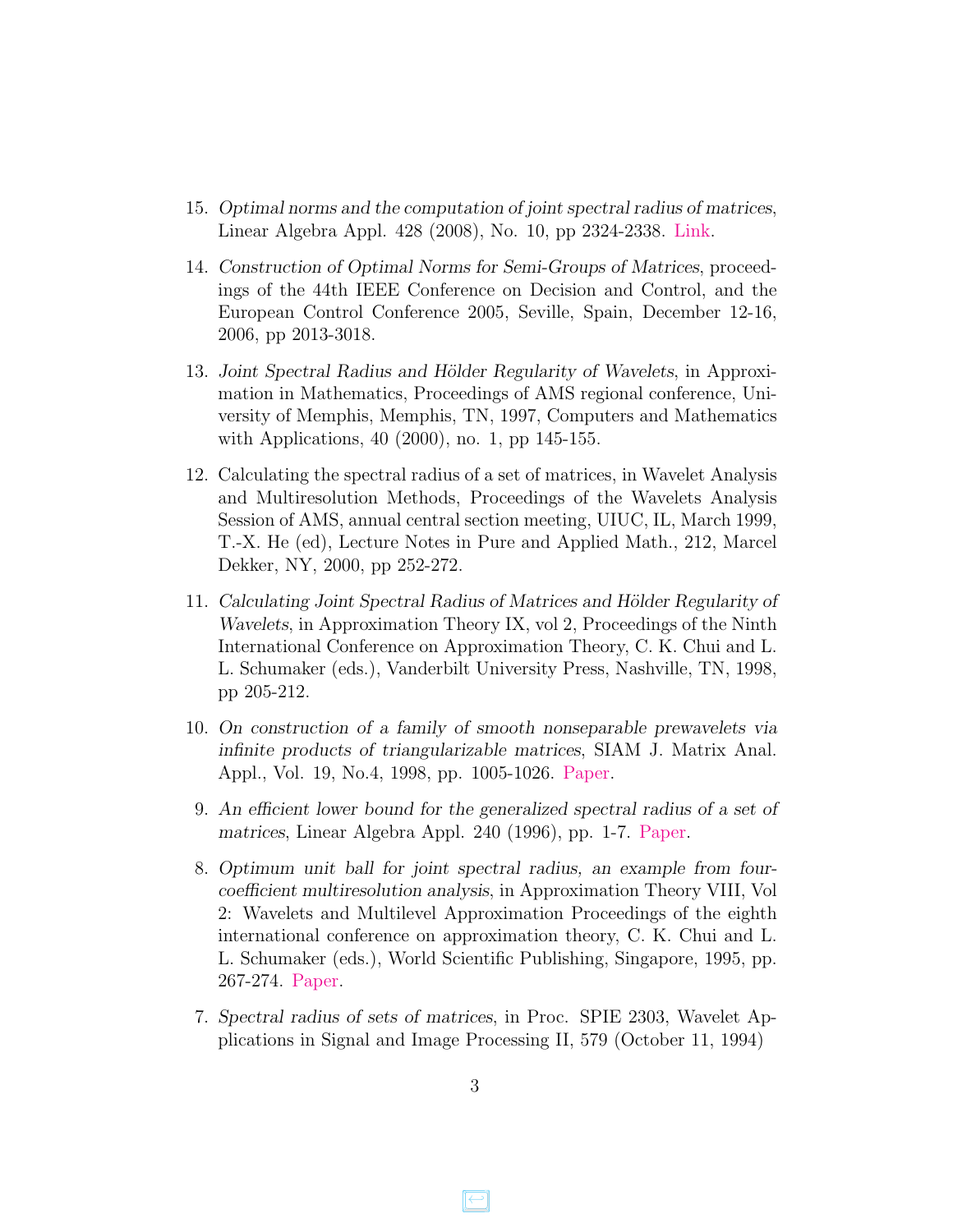- 6. A Class of smooth nonseparable N-dimensional scaling functions, in Proc. SPIE 2303, Wavelet Applications in Signal and Image Processing II, 64 (October 11, 1994)
- 5. Parabolic Mirrors, Elliptic and Hyperbolic Lenses, The American Mathematical Monthly, vol 99, No 6, 1992, pp. 558-560, [Link.](http://www.jstor.org/stable/2324064) Referenced by Calculus with Analytic Geometry, Larson, Hostetler, Edwards, [Link.](https://books.google.com/books?id=2UkLAAAAQBAJ&pg=PA687&lpg=PA687&dq=parabolic+mirrors,+elliptic+and+hyperbolic+lenses++larson+calculus&source=bl&ots=YX3gSmnDZn&sig=V25JSSJSWzGZxzJRRUUEZQi0NlI&hl=en&sa=X&ved=0ahUKEwji44iv-dvRAhWp6oMKHRuXD8wQ6AEIIjAC#v=onepage&q=parabolic%20mirrors%2C%20elliptic%20and%20hyperbolic%20lenses%20%20larson%20calculus&f=false)
- 4. Triple-shock elementary waves in two-phase incompressible flow in porous media, Proc. of the 1991 International Conference on Theory and Applications of Differential Equations, Pitman Research Notes in Mathematics Series 273, Partial Differential Equations, Joseph Wiener and Jack K. Hale, eds., 1992, pp 116-120.
- 3. Symmetry breaking and the interaction of hyperbolic waves, IMPACT of Computing in Science and Engineering, 3, (1991), pp 305-32. [Paper.](http://www.math.lamar.edu/faculty/maesumi/papers/Impact.pdf)
- 2. The two dimensional interaction of nonlinear hyperbolic waves: examples from phase flow in porous media, Proceedings of the 1988 International Conference on Theory and Applications of Differential Equations, R. Aftabizadeh, ed., Ohio University Press, Athens, 1989, pp 155-160 (with W.B. Lindquist).
- 1. On the simulation of heterogeneous petroleum reservoirs, Proc. of the 1987 IMA and University of Minnesota Symposium on Numerical Simulation in Oil recovery, The IMA Volumes in Mathematics and Applications, Numerical Simulation in Oil Recovery, M. F. Wheeler, ed., vol. 11, Springer-Verlag, 1988, pp 89-103 (with P. Daripa, J. Glimm, B. Lindquist and O. McBryan).

### <span id="page-3-0"></span>5 Notes

- 1. The Spotlight Puzzle, [Note.](http://www.math.lamar.edu/faculty/maesumi/Papers/Puzzle.pdf)
- 2. Accessibility of Mathematical Notations, [Note.](http://www.math.lamar.edu/faculty/maesumi/Papers/MathNotations.pdf)

## <span id="page-3-1"></span>6 Accessibility Research and Prototypes

1. [SUBTEX,](http://www.math.lamar.edu/faculty/maesumi/Resume/subtex.pdf) A TEX-based subtitling method for the deaf.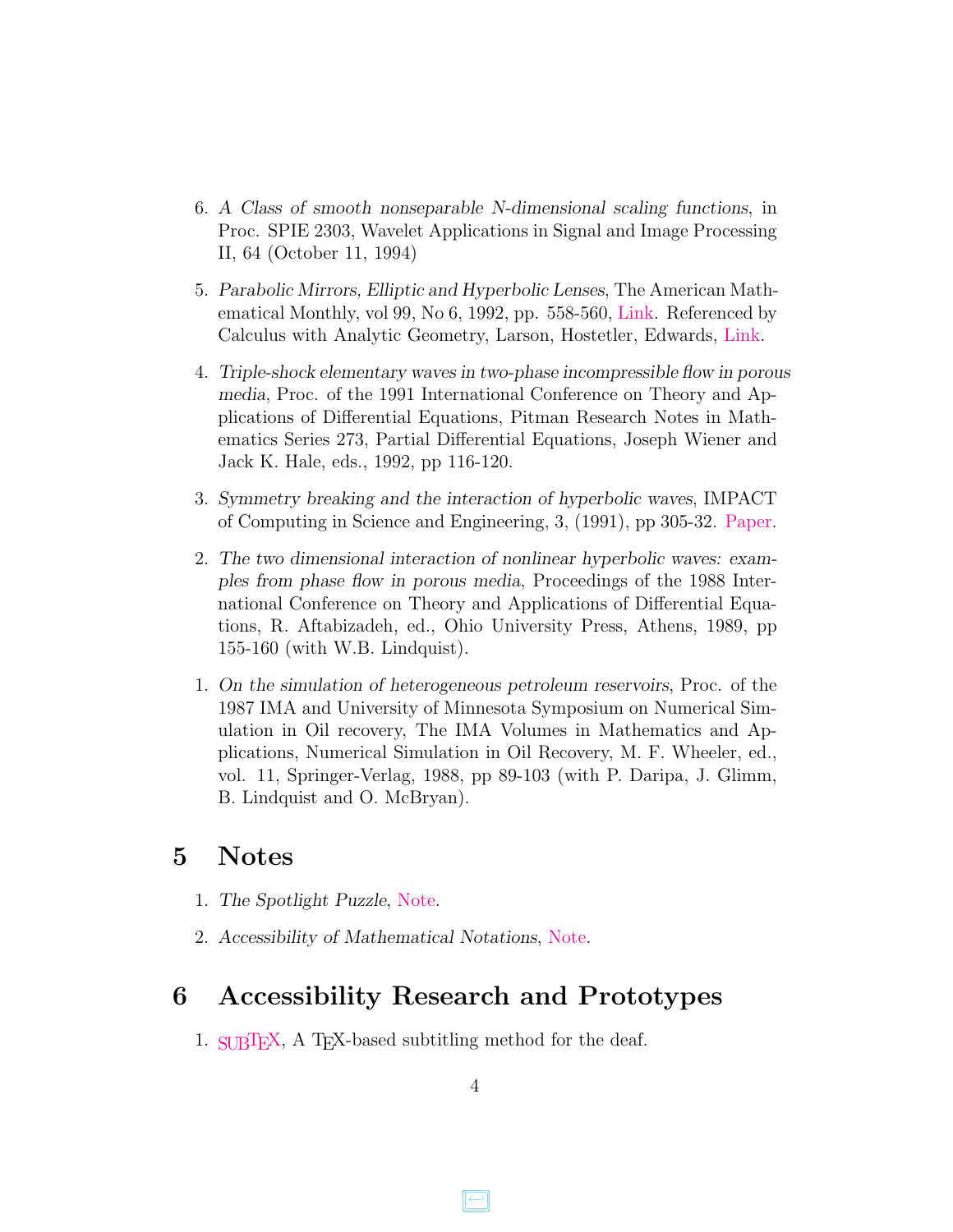- 2. [WeatherMan,](http://www.math.lamar.edu/faculty/maesumi/Resume/weatherman.pdf) a dual video system for the deaf.
- 3. [PreZoomX,](http://www.math.lamar.edu/faculty/maesumi/Resume/prezoomX.pdf) logic-based zooming for the visually impaired (with Don Story [AcroTeX\)](http://Acrotex.net).

[PreZoomT,](http://www.math.lamar.edu/faculty/maesumi/Resume/prezoomT.pdf) voice clips and logic-based zooming for the visually impaired.

4. [Accessibility of Mathematical Notations,](http://www.math.lamar.edu/faculty/maesumi/Resume/MathNotations.pdf) preprint.

## <span id="page-4-0"></span>7 Educational Innovations

- [The First Flipped Course Repository.](http://www.math.lamar.edu/faculty/maesumi/MathExpo.pdf) The lectures are delivered online, class time is reserved for presentation by students, moderated by the instructor. Use of technology enables the instructor to conduct a dialogbased instruction. Site includes numerous links to interactive demos and 300 hours of video instruction for 9 courses. 2006-present
- [Curriculum Information Repository.](http://uccmath.pbworks.com) Site uses Web2.0 technology and Wikis to asynchronously gather information about mathematics curriculum, from the entire university faculty, and promote quality enhancement activities. 2007-present

## <span id="page-4-1"></span>8 Thesis Supervision

- 1. Kingsley Abrokwah, Single-phase flow in layered porous media with applications to oil reservoir simulation. Dec 2015
- 2. S.M. F. Rabbi, The design and applications of Runge-Kutta methods for the simulation of planetary orbits. May 2014
- 3. Saiful Sumon, The minimal enclosing circle for a set of random points in  $R^2$ . . May 2014
- 4. D. Yiwen, The numerical calculation of the joint spectral radius for sets of matrices. May 1998
- 5. H. Wu, The joint spectral radius, (ABD). May 1997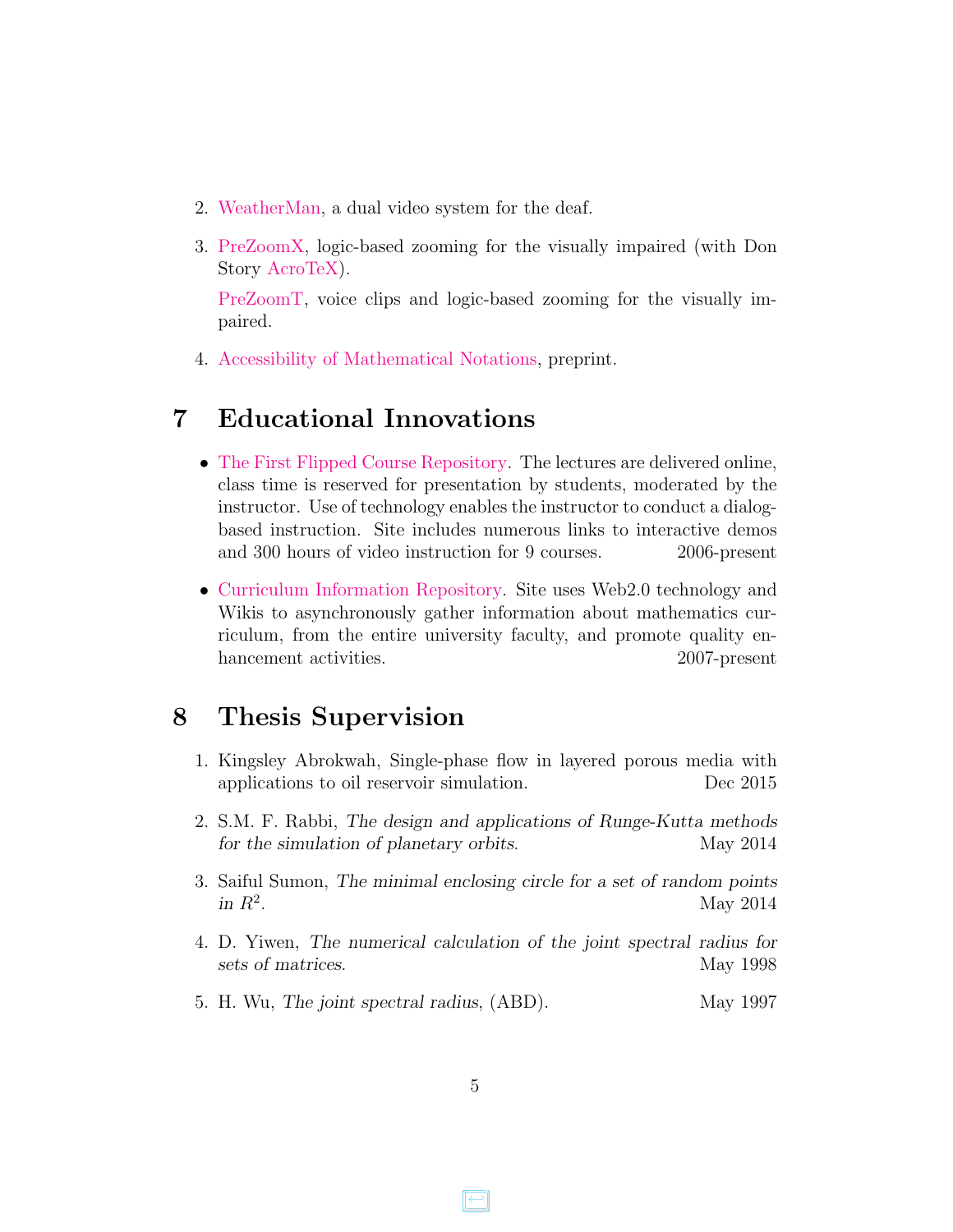### <span id="page-5-0"></span>9 Grants and Proposals

#### External Grants

- 1. Neutron Computed Tomography, NSF, Sub-contract from University of Texas at Austin, \$36,000. 1997-1999
- 2. Joint spectral radius and the finiteness conjecture, Texas Higher Education Coordinating Board, Advanced Research Program, THECB/ARP Grant, \$47,500. 1995-1997

#### Internal Lamar University Research Enhancement Grants

- 1. Hierarchical Databases, (Graduate student support) \$4,500. 1999-2000
- 2. Applications of wavelets in image enhancement, \$5,000. 1998-1999
- 3. Mathematical issues of image enhancement, \$4,900. 1997-1998
- 4. Toward a theory of multi-matrices, \$4,960. 1996-1997
- 5. Mathematical issues in wavelet image analysis, \$4,950. 1995-1996
- 6. Eigenvalue containment in wavelet matrix products, \$4,940. 1993-1994
- 7. The design of a perfect lens, \$5,000. 1992-1993

#### Sponsored Students

- 1. Graduate level: Cynthia Collier, D. Yiwen, H. Wu, Y. Fang, Y. Huang, M. Ba-abbad, A. Hoseini, Y. Shen, Shannon Chen.
- 2. Undergraduate level: Susan Gregory, J. Jacobovic, K. Perkins, Nasiha Hrustemovic, J. Preston, T. Muharamovic, S. Sinanovic, Nancy Grear, N. Osmanovic, Kandle Culish.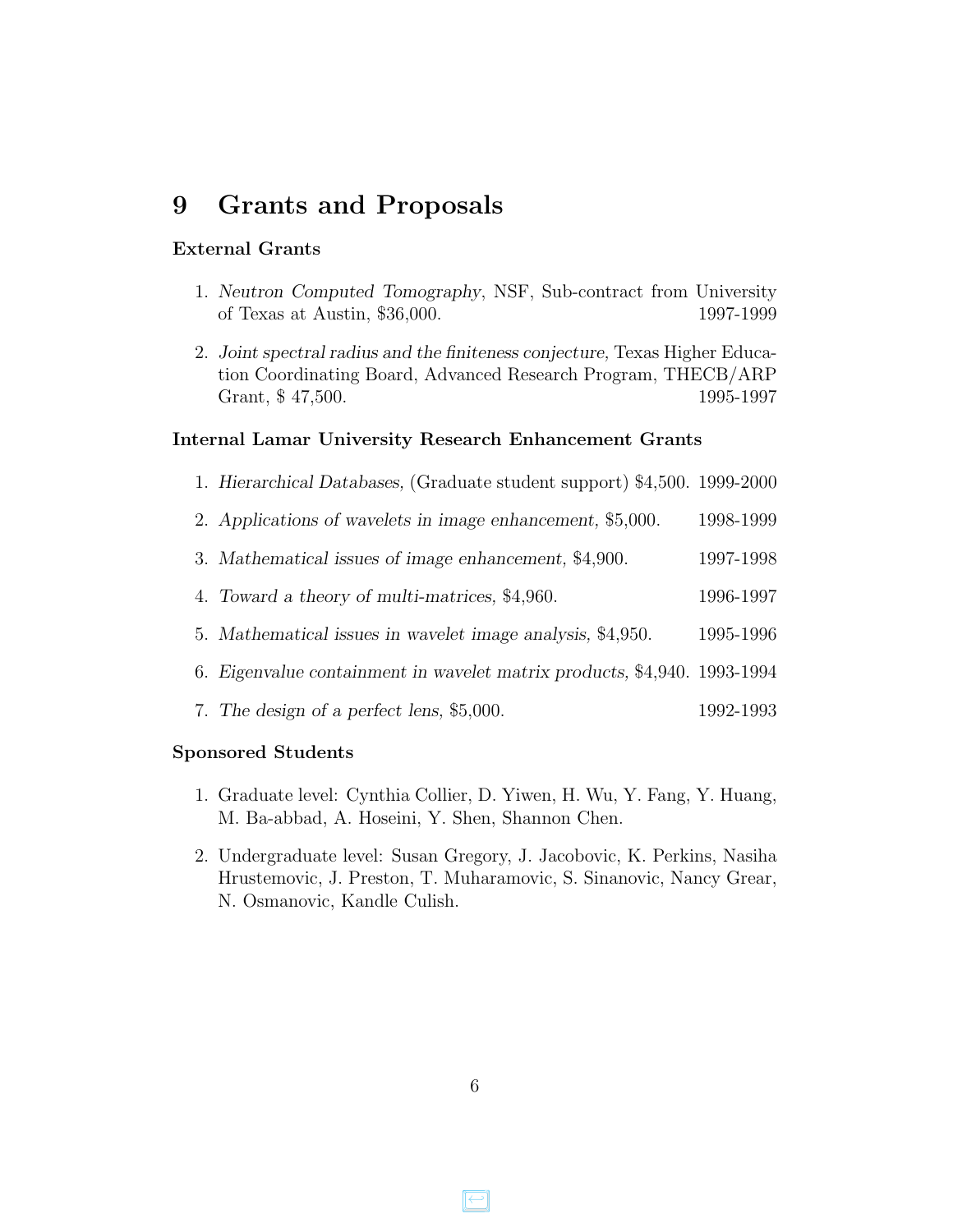#### Proposals written since 1998

- 1. Enhancing Undergraduate Student Learning via Smartphone Apps, NSF-IIS, July 2016, \$1.04M. Co-PI.
- 2. Computer-Aided Tutoring-Anchored Peer-Urged Linear algebra Tract (CATAPULT). NSF-DUE-TUES, May 2012, \$200K. PI.
- 3. Enhancing Learning by Integrating Technology into the students' Environment (ELITE). NSF-DUE-TUES, May 2011, \$200K. PI.
- 4. Cyber-based University Mathematics Courses for the Hearing Impaired. NSF-DUE-TUES, Jan 2010, \$1.3M. PI.
- 5. Cyber-based High School Mathematics Courses for the Hearing Impaired. NSF-DRL-TUES, Jan 2010, \$1.3M. PI.
- 6. The content provider as the taxonomist, a new approach to information collection, classification and retrieval for the scientific disciplines. NSF-IIS, Jan 2001, \$500K. PI.
- 7. Analysis and Applications of Semi-groups of Matrices. NSF-DMS, Jan 2001, \$160K. PI.
- 8. Analysis and applications of semi-groups of matrices. NSF-DMS, Oct 1999, \$90K. PI.
- 9. Calculating the Spectral Radius of Iterated Function Systems. NSF-DMS, Dec 1998, \$90K. PI.

#### <span id="page-6-0"></span>10 Advocacies and Community Service

- Advocated Online Master of Math Education at Lamar University for local area teachers. Conducted a survey in Texas Education Agency, Region V.
- Advocated Online Dual Credit Math Program to offer courses to high school students in accordance with the "College Readiness Legislation Initiative of 2006, Texas Education Code, TEC 28.009".